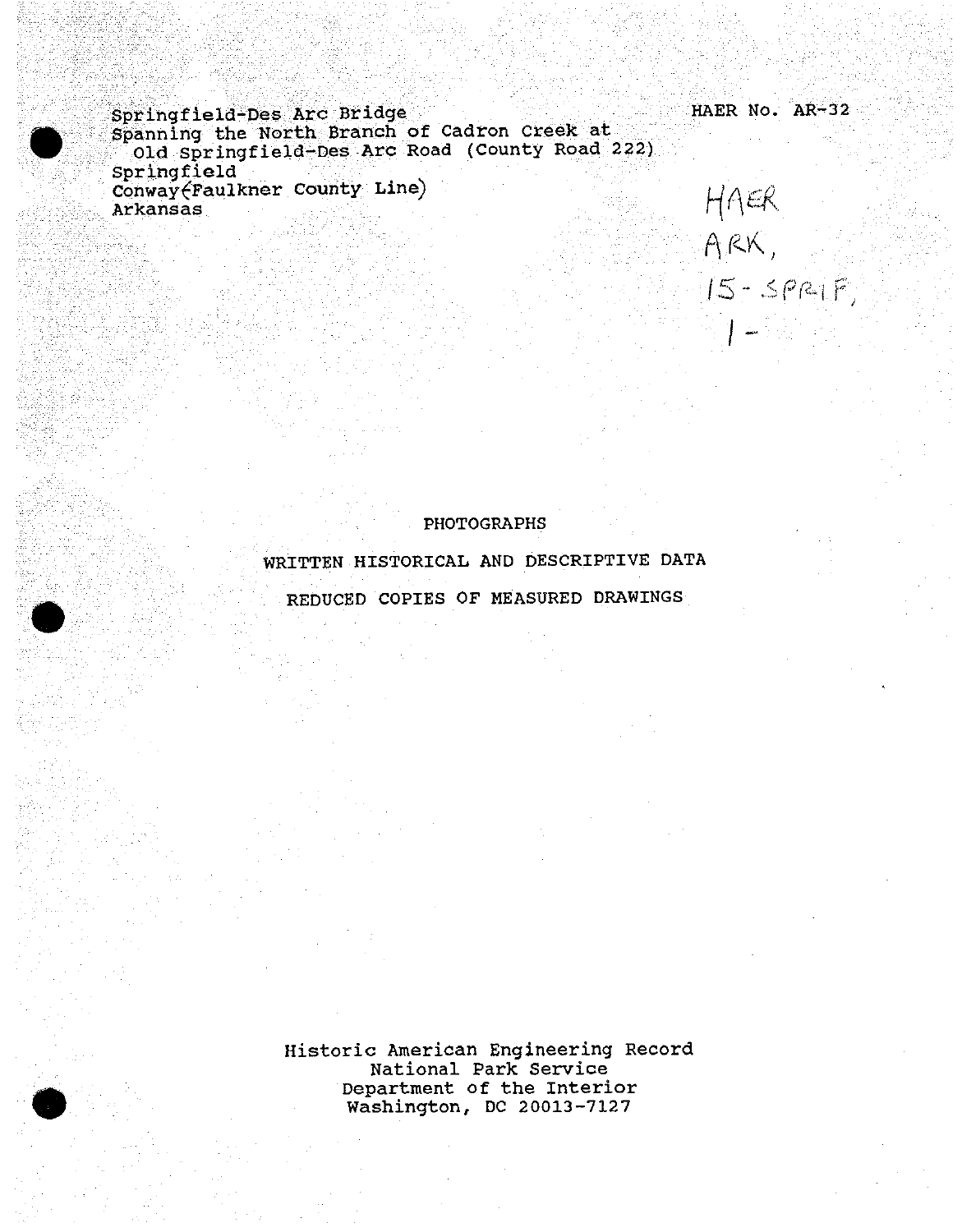## HISTORIC AMERICAN ENGINEERING RECORD

SPRINGFIELD-DES ARC BRIDGE

HAER No. AR-32

LOCATION;

Spanning the North Branch of Cadron Creek, on County Road 222 (Old Springfield-Des Arc Road), Springfield vicinity, Conway-Faulkner County Line, Arkansas.

*hf-'-tK*

/ *,j xj-* A

UTM: 15/544360/3900960 Quad: Springfield, Arkansas

DATE OF CONSTRUCTION:

1871-74

ENGINEER: Zenas King, Cleveland, Ohio.

FABRICATOR: King Bridge Manufactory and Iron Works, Iola, Kansas.

BUILDER: George B. Preston, Conway County, Arkansas.

Corinne Smith

PRESENT OWNER: Faulkner County, Arkansas

PRESENT USE:

Vehicular Bridge (Will be closed to vehicles and become a pedestrian bridge in 1989.)

SIGNIFICANCE: The Springfield-Des Arc Bridge is the oldest remaining highway bridge in Arkansas, as well as the only remaining iron bowstring arch bridge in the state. The bridge is an unaltered example of an iron tubular arch bridge design, patented by Zenas King in 1866. King is a significant nineteenth-century bridge builder, credited with being the first to develop a practical system for mass producing bowstring arch bridges.

HISTORIAN: Lola Bennett

DESCRIPTION:

**#**

Arkansas Historic Bridge Recording Project, 1988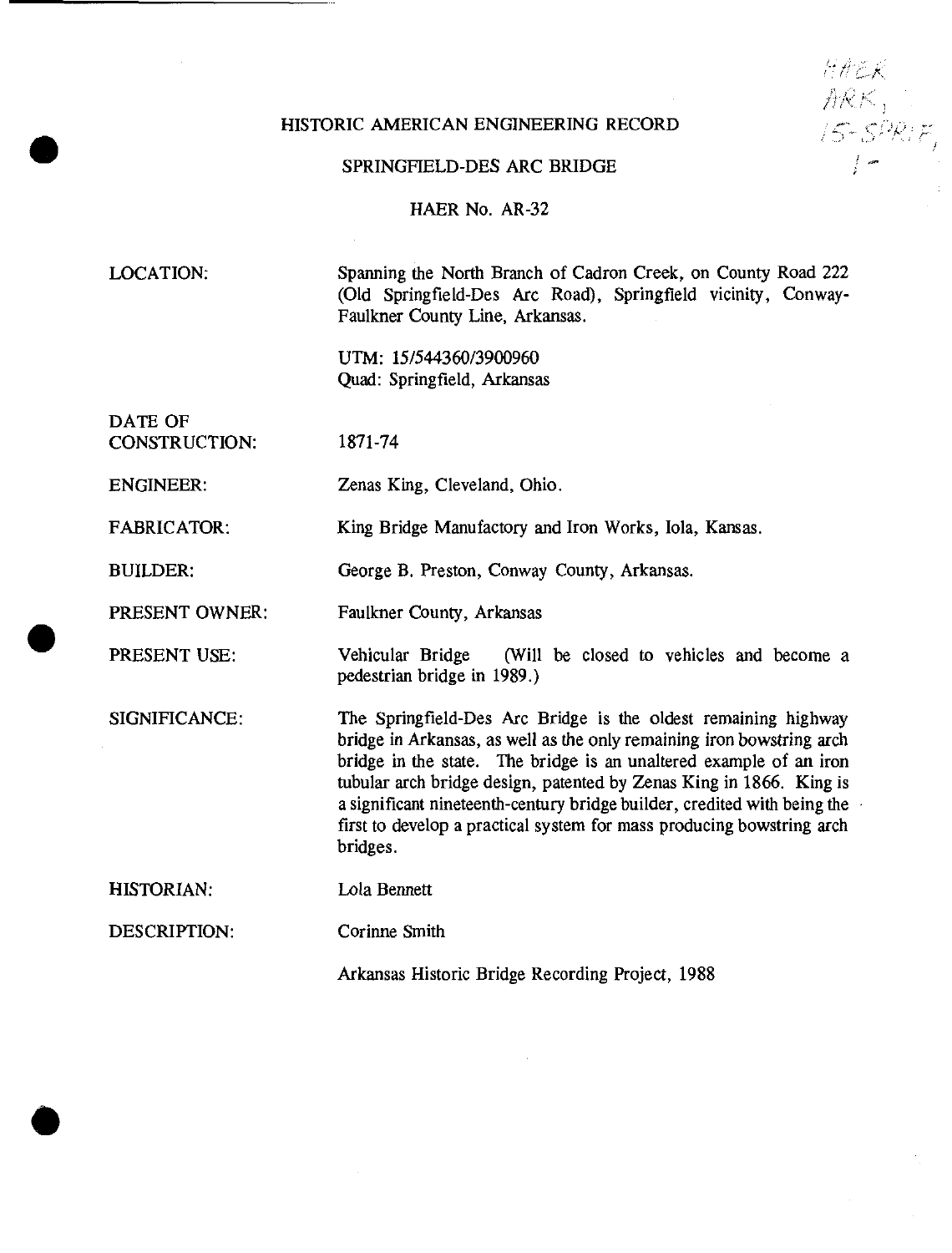The oldest of only two remaining nineteenth century bridges in Arkansas, the Springfield-Des Arc Bridge is also the last iron bowstring arch bridge in the state, an unaltered example of an iron tubular arch design patented by Zenas King in 1861 and 1866. King is a significant nineteenth-century bridge builder, credited with being the first to develop a practical system for mass-producing bowstring arch bridges. By 1884, his Ohio-based bridge company was the largest highway bridgeworks in the United States. The Springfield-Des Arc Bridge is one of a very few known bridges manufactured by the King Iron Bridge Manufactory and Iron Works of Iola, Kansas, a short-lived branch of the Ohio firm.

The Springfield-Des Arc Bridge was nominated to the National Register of Historic Places in 1988.

### EARLY HISTORY OF SPRINGFIELD. ARKANSAS

The town of Springfield, Arkansas, was settled in 1839 and incorporated in 1858. It was an important trade center and the county seat of Conway County from 1850 to 1873. The town developed around two major roads, one oriented north-south, the other oriented east-west. The east-west route, known as the Springfield-Des Arc Road, was used to transport merchandise to Springfield from the steamboat landing at Des Arc. During the Civil War, the Military improved the Springfield-Des Arc Road, and it was used by both Union and Confederate troops.(1)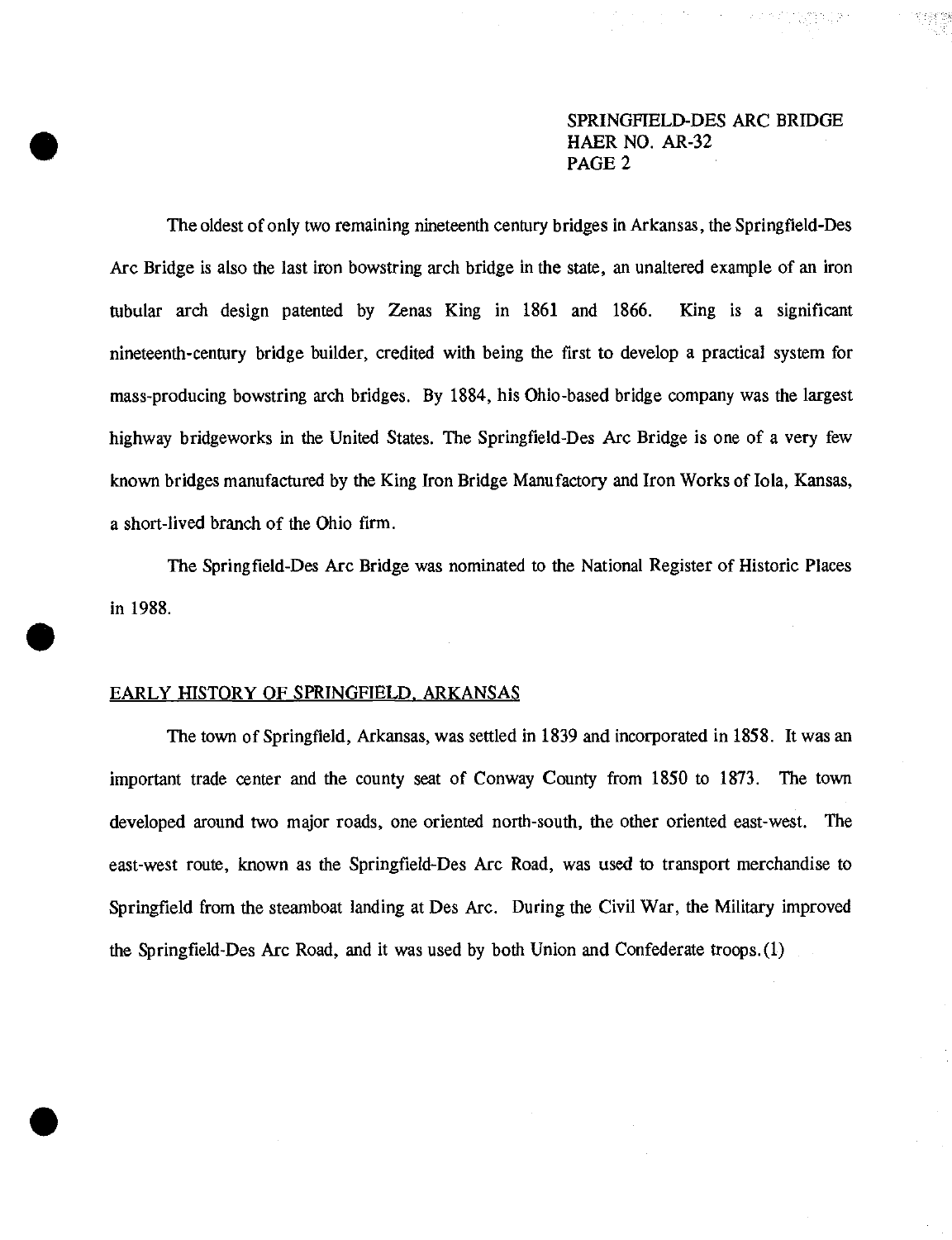#### EARLY CROSSINGS AT NORTH CADRQN CREEK

For many years, a ferry crossing was maintained across North Cadron Creek. One of the last ferry operators there was C.A. Simmons. In 1869, he petitioned the county court for a renewal of his ferry operator's licence, and was granted the privilege of charging the following rates on his  $ferry(2)$ :

| \$1.00                                |
|---------------------------------------|
| 75 cents                              |
| 50 cents                              |
| 75 cents<br>Two-horse spring carriage |
| One-horse spring carriage<br>40 cents |
| 20 cents                              |
| 40 cents                              |
| 15 cents                              |
| 5 cents                               |
| 5 cents                               |
| 3 cents                               |
|                                       |

Following the Civil War, Arkansas experienced a great increase in population, and consequently, an increased demand for improved roads and river crossings. Apparently, Conway County attempted to bridge at least two major streams before 1870, but had limited success.(3)

### COUNTY COURT PROCEEDINGS

In 1871, the citizens of Conway County petitioned the county court for two bridges, one across Cadron Creek on the Des Arc Road, and the other across Point Remove Creek on the Fort Smith Road. The October 1871 court record stated:

> Whereas frequent petitions are coming before the County Court for aid in building bridges across Cadron Creek and Point Remove Creek; and whereas bridges of wood have heretofore proven insufficient in strength and durability for those streams; therefore be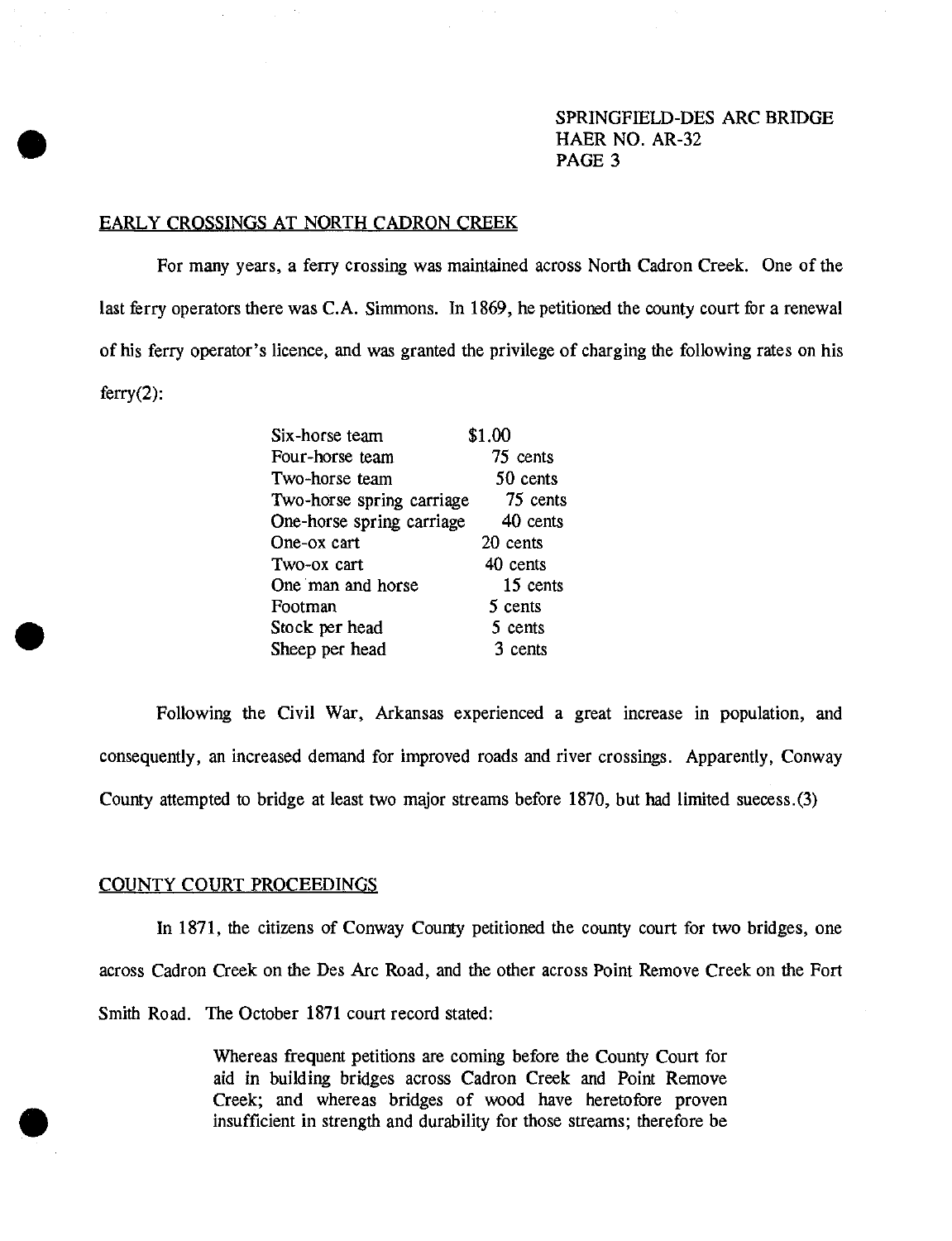it ordered by the Court that for the purpose of more effectually bridging those streams Judge A.B. Gaylor, Dr. J.A. Westerfield, and A.D. Thomas be and are hereby appointed Bridge Commissioners and vested with full authority to contract with the most reliable company of wrought-iron bridge manufacturers for two wrought-iron bridges...(4)

At that same session, the court contracted with J.A. Allen for the construction of stone piers for both bridges. On November 8, the contract for the two bridges was awarded to the King Wrought Iron Bridge Company of Iola, Kansas.(5)

## CONSTRUCTION OF THE SPRINGFIELD-DES ARC BRIDGE

Construction began almost immediately on the stone abutments for the bridge. The stones were obtained from a quarry about two miles northwest of the bridge site(6), and cut by Alfred Cook, a Springfield stone mason.(7) A team of oxen hauled the stones to the site, where the contractor, James Allen, put them into place. (8)

The bridge itself was fabricated at the Iola, Kansas branch of the King Bridge and Iron Works, and shipped to Lewisburg, Arkansas, for future delivery to the construction site twenty miles north. (9) However, due to a number of political factors, the project was stymied for nearly two years.

#### CONSTRUCTION DELAYS

In January 1872, J.W. Smith and S.S. Bedinger, owners of a bridge one-and-a-half miles from the Point Remove bridge site, brought a grievance against the county bridge commissioners, claiming that the new bridge was unnecessary, on a road seldom traveled, and located adjacent to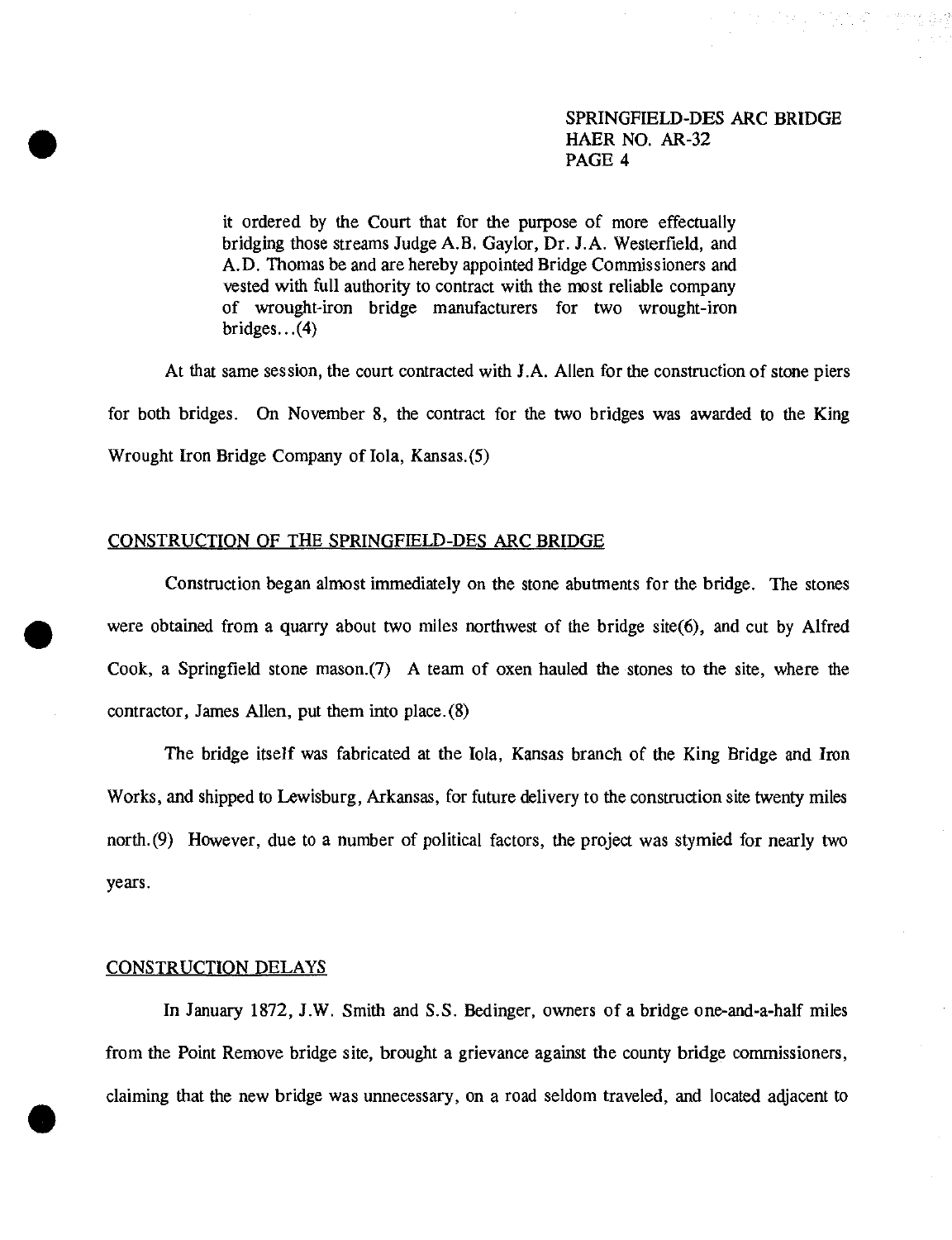property owned by one of the bridge commissioners, A.D. Thomas. Upon investigation, the court found that "contracts were made . . . with no restrictions as to the cost of erecting said bridges . . . thereby leaving the county at the mercy of the commissioners and the bridge company. "(10) The court, therefore, cancelled the contract for the Point Remove Bridge and ordered a review of the Springfield-Des Arc Bridge. As a result of these proceedings, A.D. Thomas resigned from the bridge commission, and Judge Gaylor lost his bid for re-election.(11)

Although the Springfield-Des Arc Bridge was found to be a necessary improvement, its construction was further delayed by the formation of Faulkner County in April 1873. Part of Conway County broke off to form part of the new county, and Cadron Creek became the new county boundary. Since half ofthe Springfield-Des Arc Bridge site was in the new county, Conway County filed a lawsuit against Faulkner County for half the cost of the bridge.(12) To further complicate the situation, the Conway County seat moved from Springfield to Lewisburg that same year.

The matter of the Springfield-Des Arc Bridge was not resolved until January 1874, when the Conway County Court appointed Thomas J. Durham as the new bridge commissioner, and authorized funding for the project. The court chose George B. Preston, "to erect said bridge upon the terms of the original contract heretofore made with the amendment to said contract that the bridge be received by the Bridge Commissioners at its present sight (sic) now situated north of Lewisburgh."(13) The bridge was completed in July at a cost of \$12,857.(14) On July 21, 1874, Thomas Durham, special bridge commissioner, reported to the county court:

> I hereby certify that the Iron Bridge on North Cadron near Springfield is now completed and erected upon the abutments in full compliance with the contract made by Conway County with Charles C. Reid, Jr., and attorney for George B. Preston, and that said Bridge, ironwork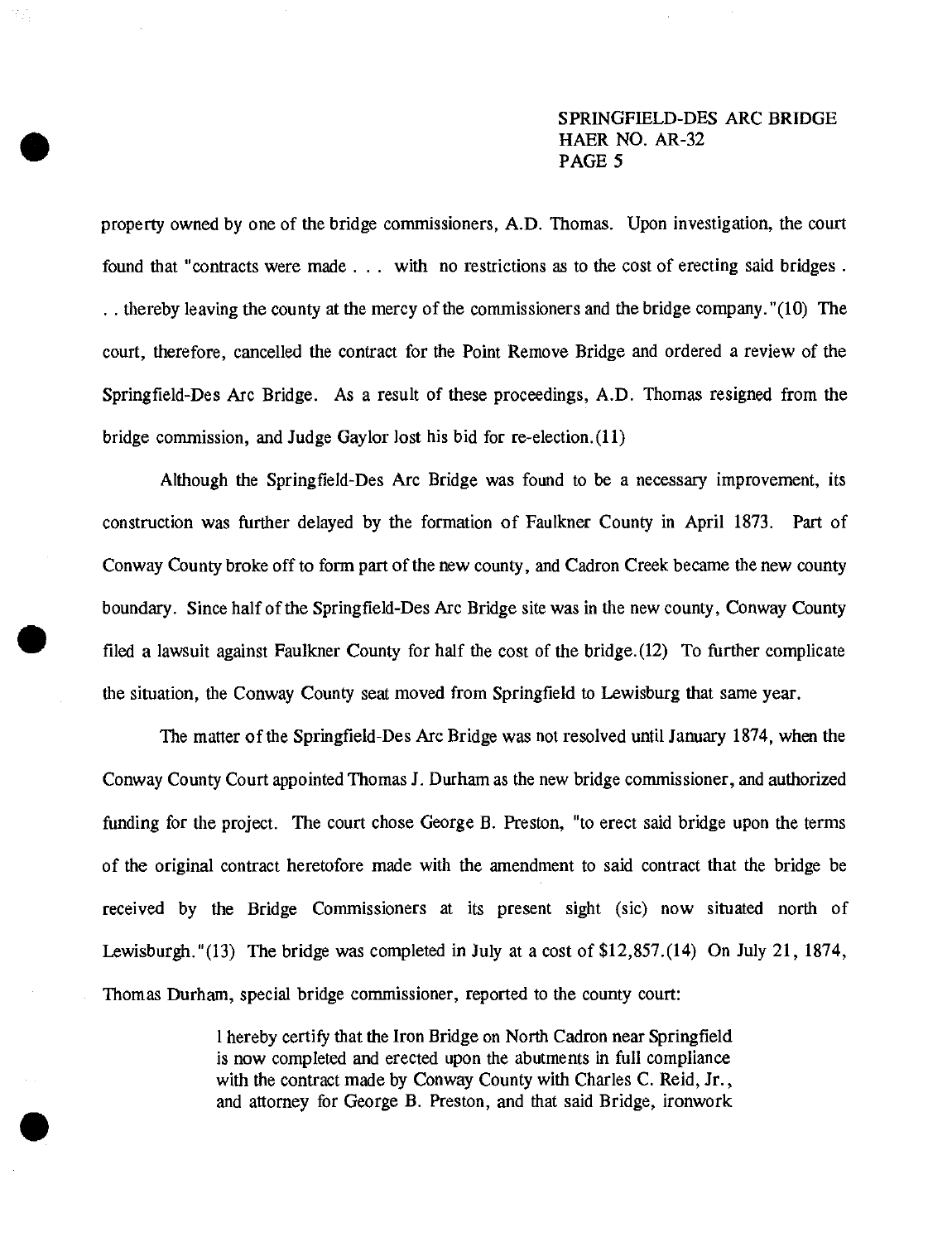and woodwork is completed and finished as fully contemplated by the terms of said contract.(15)

### RECENT HISTORY OF THE SPRINGFIELD-DES ARC BRIDGE

**•**

The Springfield-Des Arc Bridge, now well over a century old, has been threatened by numerous hazards over the years, not the least of which were three major floods in 1882, 1927 and 1982. The Arkansas Gazette described the 1882 flood this way:

> At Pinnacle the water rose within 5 feet of the spring on the bluff; the foundation of the bath-house was completely submerged, and the water was fully 15 feet higher than was ever known before. . . . On the Mallet farm, water covered large old apple trees, where it was never seen before. At the iron bridge it was more than a mile wide, and deep enough to sweep over the floor of the bridge. (16)

On one occasion, a heavy log truck fell through the floor of the bridge. Another time, the bridge floor burned-some people suspected arson. Most recently, a bulldozer went through the floor of the bridge.(17) Several times, the bridge has been condemned as a danger, but for lack of a more convenient crossing, it has remained in use.

In 1983, realizing the significance of the bridge, the Conway Chamber of Commerce and the Faulkner County Historical Society began a campaign to preserve the structure, one result of which was a nomination to the National Register of Historic Places. The bridge is scheduled to be replaced in 1989 by a concrete span a short distance upstream. The old bridge will be restored, vehicle barriers erected, and a park developed at the surrounding site.(18)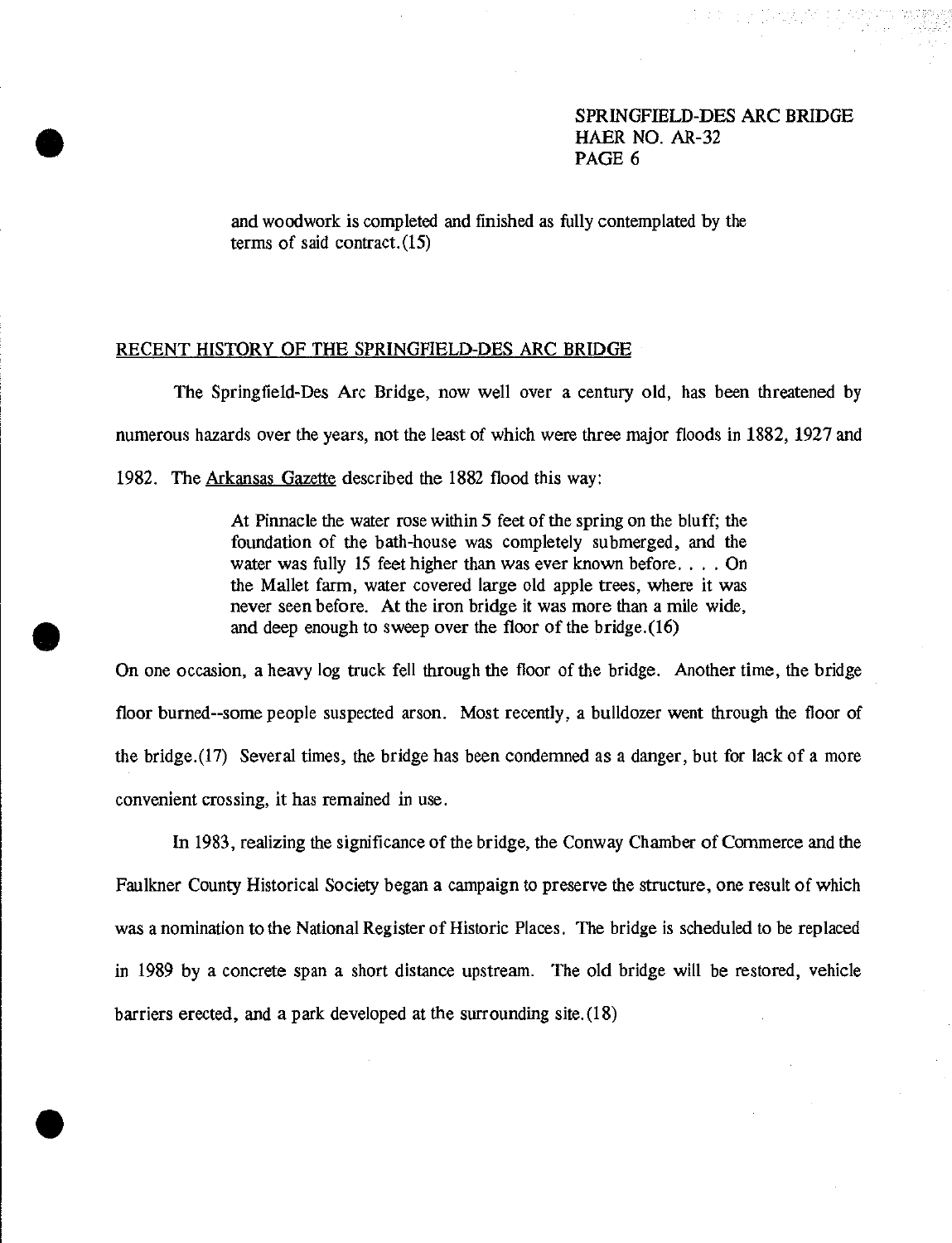### KING BRIDGE AND IRON WORKS

Zenas King was born in Vermont in 1818. Five years later, he moved with his family to upstate New York, where he grew up on the family farm. He left the farm in 1840 and went to Milan, Ohio, where he held a number of successive positions, as a carpenter, a clothing merchant, and a salesman.(19) King's first experience with bridge building occurred in 1858, when he became an agent for the Moseley Bridge Company in Cincinnati, Ohio. The company's owner, Thomas W.H. Moseley, was the inventor of the first practical tubular arch bridge in America made from wrought iron boiler plate.(20) In a relatively short time, King began to experiment with a tubular bowstring design of his own. Moseley moved to Boston about 1860, and King went to Cleveland, where he established a bridge and boiler works.

Although King hoped to establish his business on the basis of marketing an innovative bowstring arch bridge, it was more likely his introduction of mass-produced wrought iron bridge parts that eventually led his company to become one of the leading bridge companies in the United States during the second half of the nineteenth century.(21)

In 1870 King established a branch of his bridgeworks in Iola, Kansas. About a year later, the branch moved to Topeka, claiming that they needed better transportation facilities.(22) Fragmentary documentation, however, indicates that the company branch went bankrupt. (23) The Springfield-Des Arc Bridge was probably one of a very few bridges manufactured by the Iola plant. Despite the failure of the Iola branch, the Cleveland firm thrived throughout the next few decades. King's use of standardized parts allowed his company to manufacture large quantities of bridges, and agents and subsidiary companies allowed King to distribute his bridges over a large geographical area. (24) Although King died in 1892, the firm continued into the twentieth century.(25)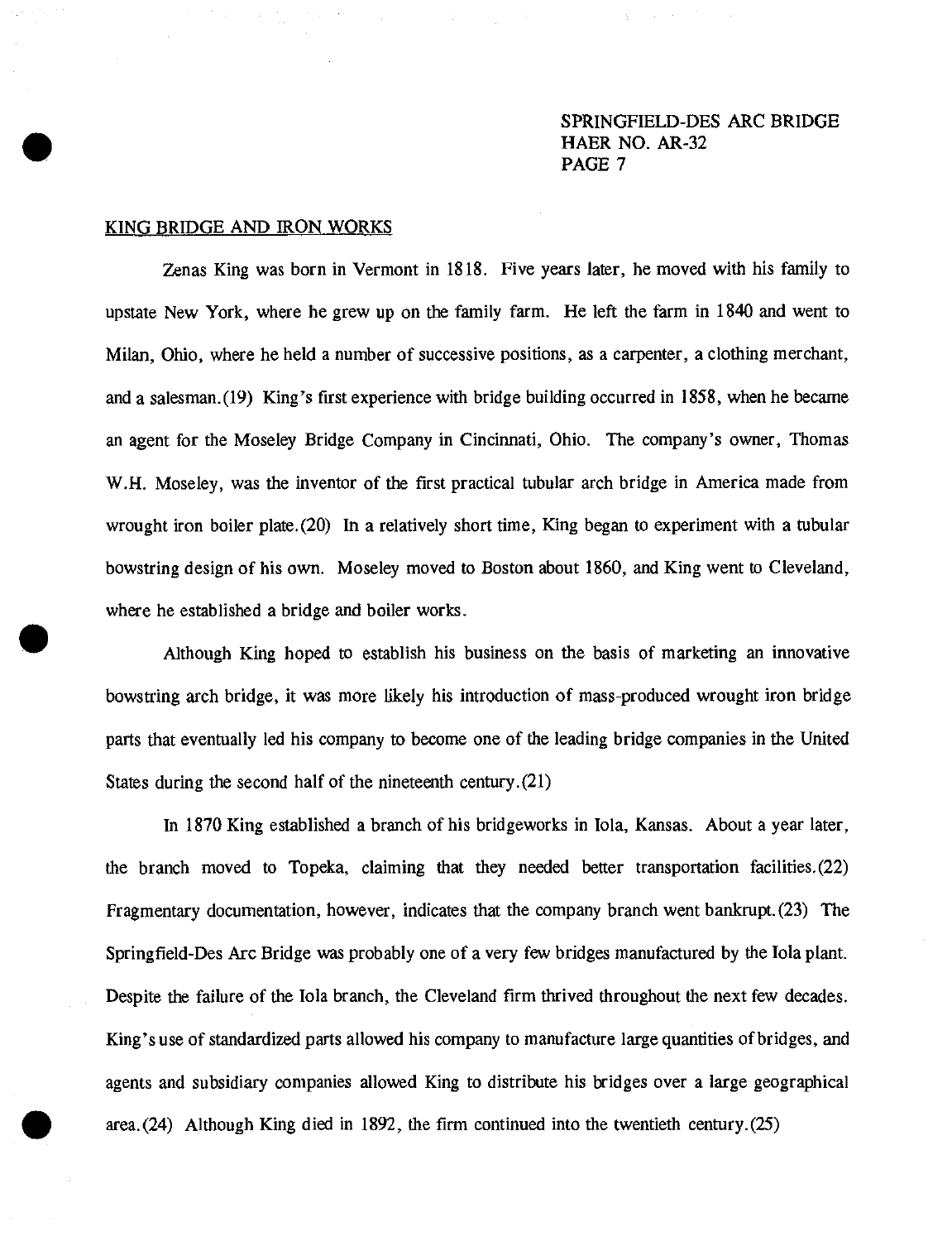#### ZENAS KING'S PATENT

The rapid growth of highway and railroad systems in the second half of the nineteenth century "fostered bridges which were efficient in their use of materials and labor."(26) The bowstring was considered a very efficient design because of its high carrying capacity and use of a relatively small amount of iron. (27)

King's bowstring arch bridge design incorporated a tubular arch, which increased in size toward the crown of the arch, where the strain would be greatest. (See patent in appendix.) A uniform section would be wasteful of materials. The first two times King and his assistant, Peter Frees, applied for a patent, they were refused on the grounds that the concepts were not new, because Charles DeBergue, an Englishman, had patented a similar design in 1848.(28) Eventually, in 1861, King and Frees received their patent, after showing that their design incorporated continuous wrought iron plate in the top chord, as opposed to DeBergue's short cast iron sections. (29) King received a second patent in 1866, for an "improvement" to his original design, which in effect reversed the configuration of the first design. This time, the tubular section of the top chord increased at the ends of the arch, and got smaller at the crown. The following year, he revised the patent again, eliminating the varied section of the arch.(30) The Springfield-Des Arc Bridge follows the design of the 1866 patent reissue, with the tubular chord of the arch getting larger at either end.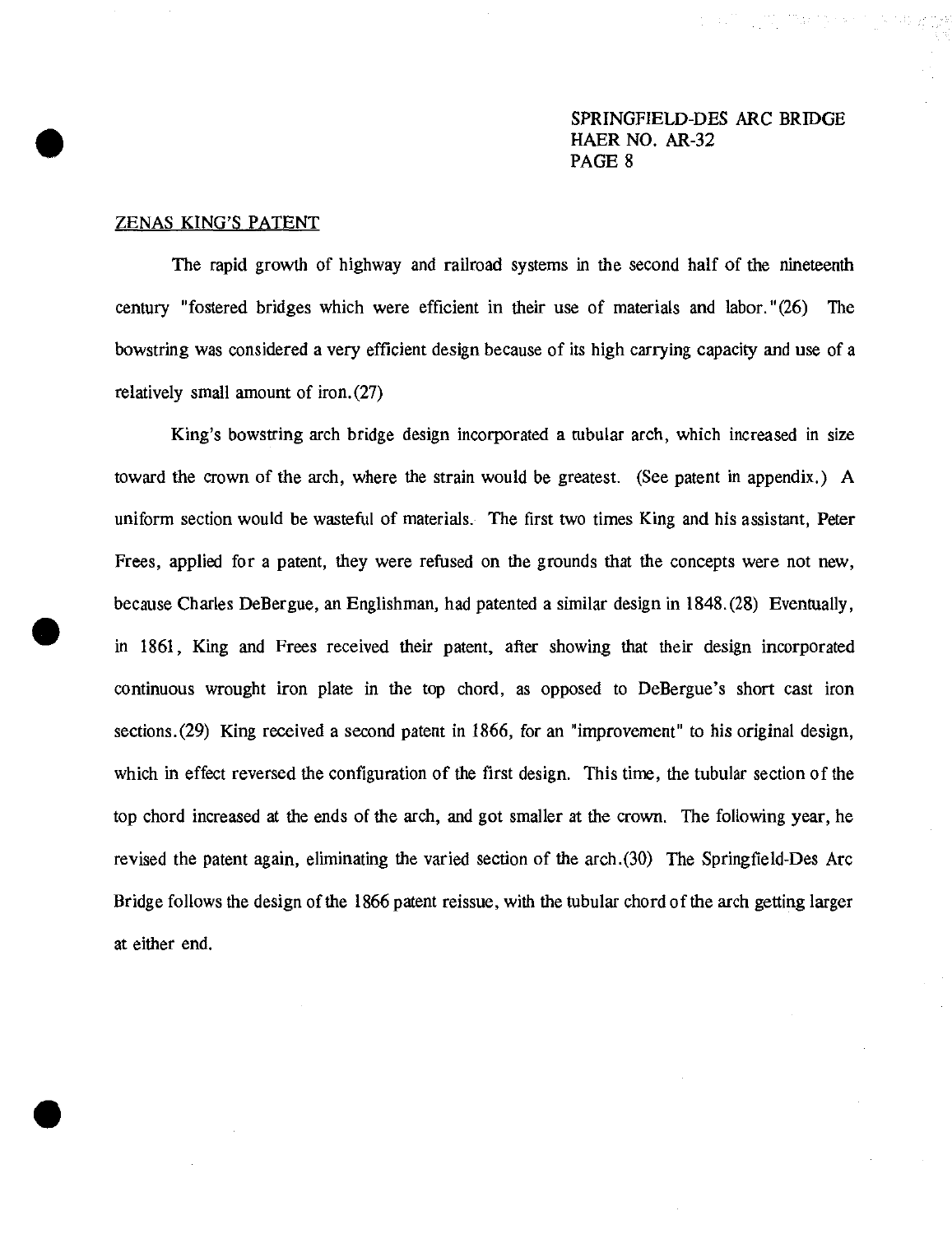#### DESCRIPTION

The Springfield-Des Arc Bridge is a cast- and wrought-iron, single-span, bowstring arch through truss. Its span length is 146', and timber stringer approaches on either end give an overall length of 188'. The overall width is 19'4", and the roadway is 11'6" wide. The bridge has built-up members, punched eyebars with pinned connections, wrought-iron tension members, cast-iron connections, and stone abutments. Zenas King's innovation in metal bridge construction was the pre-fabrication of metal parts and cast-iron connections that could be used on many different bridges. The stock number for each cast-iron part was inscribed in the mold, thus labeling the finished part for field assembly.

The top chord is constructed with two channel sections riveted to two wrought-iron boiler plates to form a tubular section. The channels are oriented to form recesses on the top and bottom surfaces of the chord. The four main elements of the chord are spliced in different locations to eliminate weak joints in the arch. This bridge span length approaches the limit for a bowstring arch, so the compression forces in the top chord near the abutments are greater than normal. To strengthen the arch at the ends, the cross-sectional area of the top chord is increased in two ways: first, an additional channel bar is rivetted to the center of the arch tube and runs from each end up to the middle of the fourth panel; secondly, the depth of the chord is increased gradually from the crown of the arch down toward the abutments by increasing the width of the boiler plates from  $8\frac{1}{2}$ " to <sup>11</sup> *Vi*". Each end of the arch sits in a cast iron bearing shoe that rests on the top of dry-laid stone abutments; the north bearing shoes are on steel plates that rest on the abutments.

The bearing shoe connects the arch to the bottom tension chord. The bottom chords are double, rectangular punched eyebars, wrought from large rods. The rod, still present at the ends,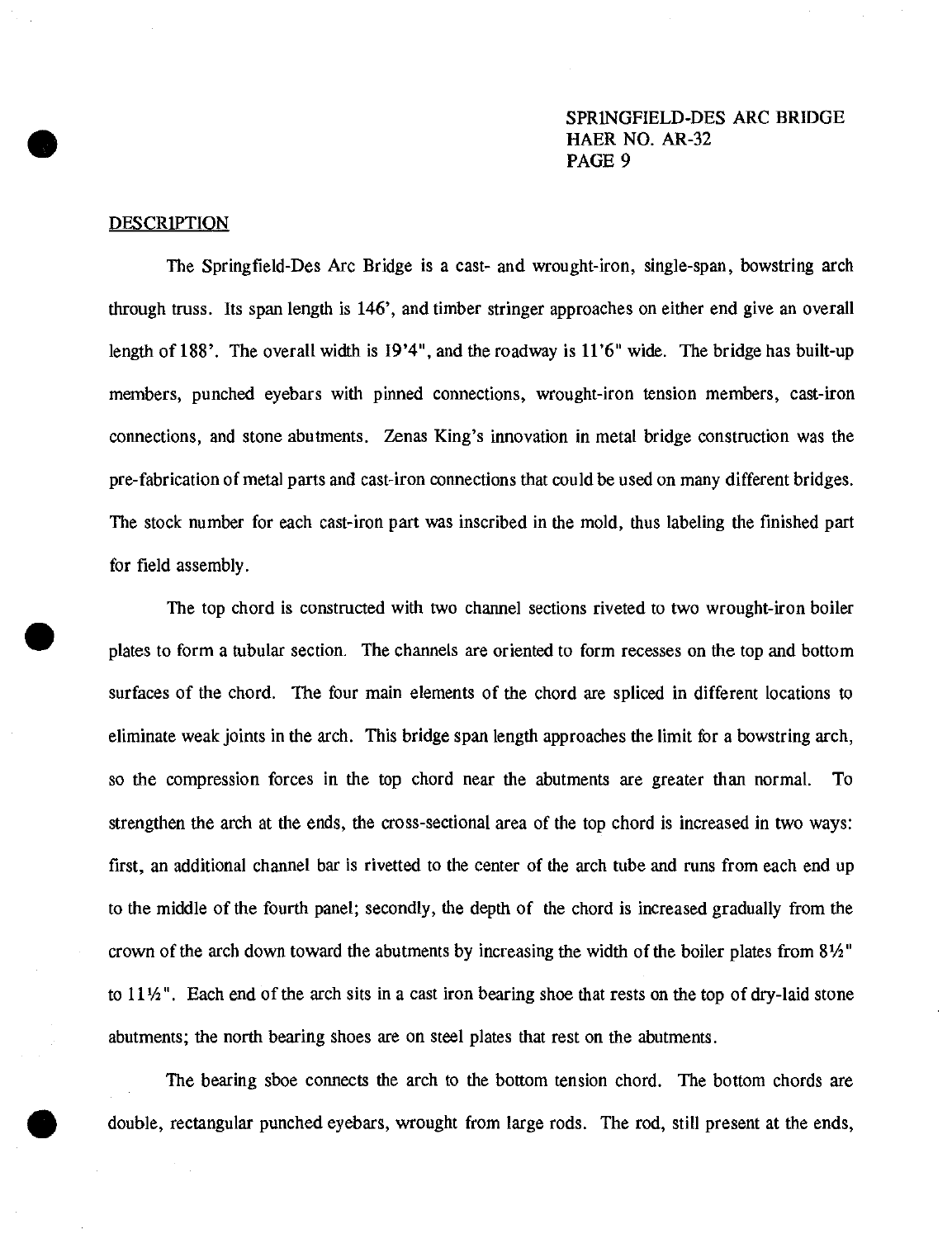is threaded where the bottom chord screws into the bearing shoe. The 30-inch-long eyebars are connected by cast-iron pins.

Fifteen vertical, wrought-iron cruciform posts extend through the top chord and are fastened with nuts and cast-iron skewbacks from mold #151 of King's ironworks shop. Cast-iron joint blocks and clamps on the bottom chord connect the vertical posts to the chord, the crossed counters in each panel, wrought-iron floor beams, and the wrought-iron rods bracing the floor. The wrought-iron counters are <sup>1</sup> 'and <sup>1</sup> *<sup>l</sup><sup>A</sup>* " in the first four panels from each end where the member forces are greater, and 7/8" in the other panels. The counters extend through the top chord and are fastened with cast iron skewbacks and nuts. The two larger rods use skewback #35, and the thinner rod uses skewback #53. One vertical post and five counters (two in one panel) are missing. Two posts are bent, probably from being hit by vehicles, and most of the counters are very loose. The 5/8" rods bracing the floor span two panels in both diagonal directions, and are attached at each panel point. Most of these rods are missing on the south half of the bridge.

The lateral stability of the bridge is maintained by the floor rods, five outriggers, and six top struts. The outriggers, cruciform in section, extend from the outside of the top chord to the ends of channel-section floor beams, a distance 4'6" perpendicular to the bottom chord. The outriggers, folded into a flat section at the top, are bolted to the top chord, and held by nuts in a ring rivetted to the end of the floor beam. These braces and beams are located at the fourth, sixth, eighth, tenth, and twelfth verticals. The metal beams and intermediate wooden beams rest on the bottom chord and support the 3-inch-thick wooden plank deck. The present wooden members have replaced the original wood beams and deck. Three metal I-beam sections have been used in the first three panels at the south end of the bridge to reinforce the floor system. The six top strut posts, cruciform in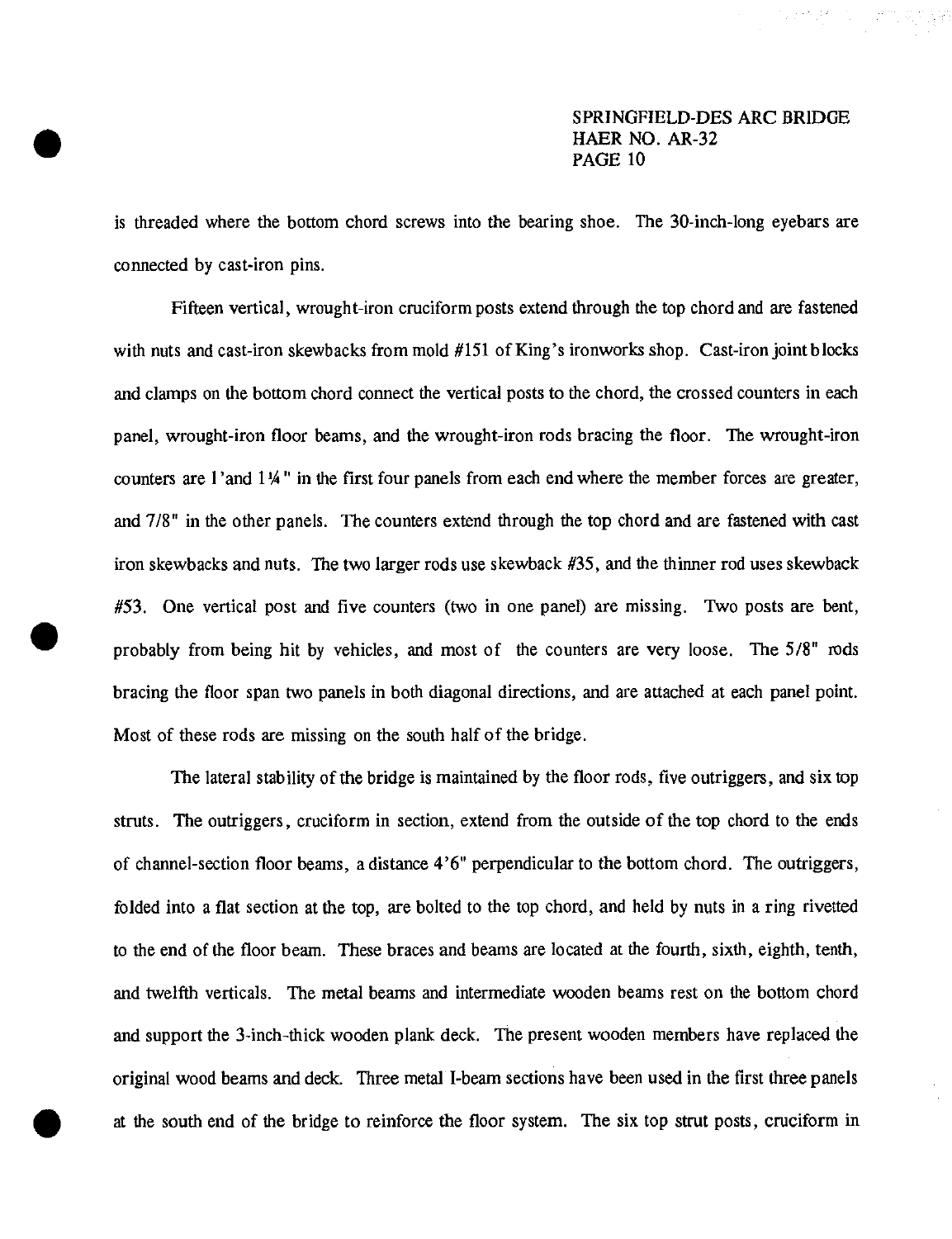section, form five panels of top lateral bracing. The middle panel is 11 inches wide, and the other four are 13'6" wide on the average. Each pair of strut posts is connected by 114-inch wrought-iron rods. Two pairs of strut posts, and all but two rods, are missing.

The parts of the bridge were pre-fabricated at the bridge company according to King's design. In the field, the construction workers were required to rivet the top chord together and to punch the holes in the top chord for posts and diagonals to pass through. The placement of holes and members were based on King's drawings. Apparently, an error was made in placing the first vertical on the west arch. The first panel should be 9'6" long, but the measurement was off by one foot. The rest of the panels on the west arch are spaced correctly. This places the verticals from one arch to the other off by one foot, creating a visual skew in the bridge, and also skewing the floor beams and all members connected to the verticals.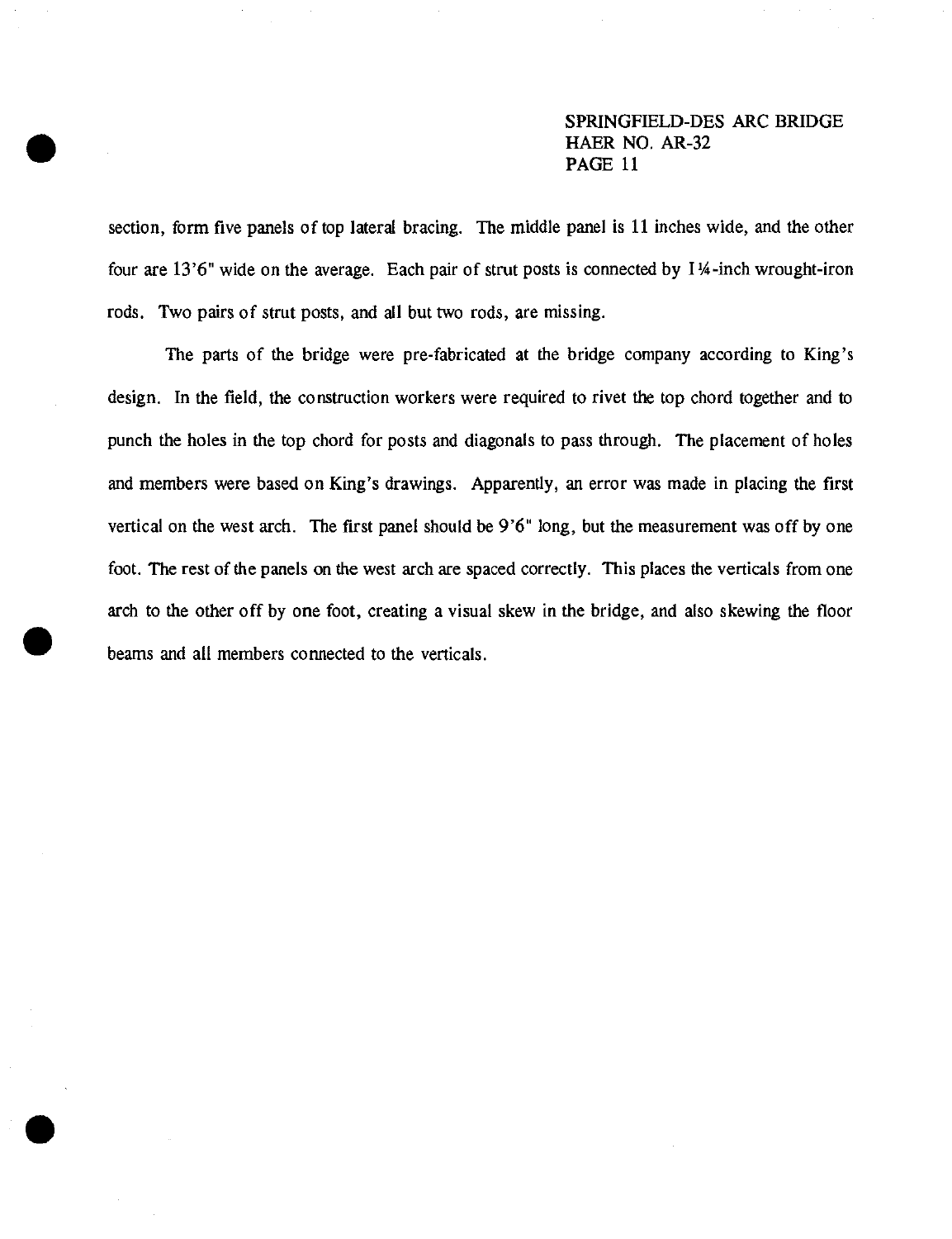## ENDNOTES

1. Guy Murphy, "The Springfield-Des Arc Bridge," Faulkner County Facts and Fiddlings. Fall/Winter 1987 (Conway, Arkansas: Faulkner County Historical Society), pp.1-2.

- 2. Conway County Court Records, 1869, Book A, pp.83-84.
- 3. Court Records, October 1871.
- 4. ibid.
- 5. Court Records, November 8, 1871.
- 6. Murphy, p.4.
- 7. ibid.
- 8. ibid.
- 9. Court Records, January 26, 1874.

10. Court Records, January 1872.

11. Michael Swanda, National Register Nomination: Springfield Bridge, (Little Rock: Arkansas Historic Preservation Program, 1988.)

12. Court Records, April 1873.

- 13. Court Records, January 26, 1874.
- 14. Court Records, July 1874.
- 15. Court Records, July 21, 1874.
- 16. Arkansas Gazette. May 23, 1882 (Little Rock).
- 17. Murphy, p.5.
- 18. "Counties team up to preserve bridge," Arkansas Gazette, (September 1987).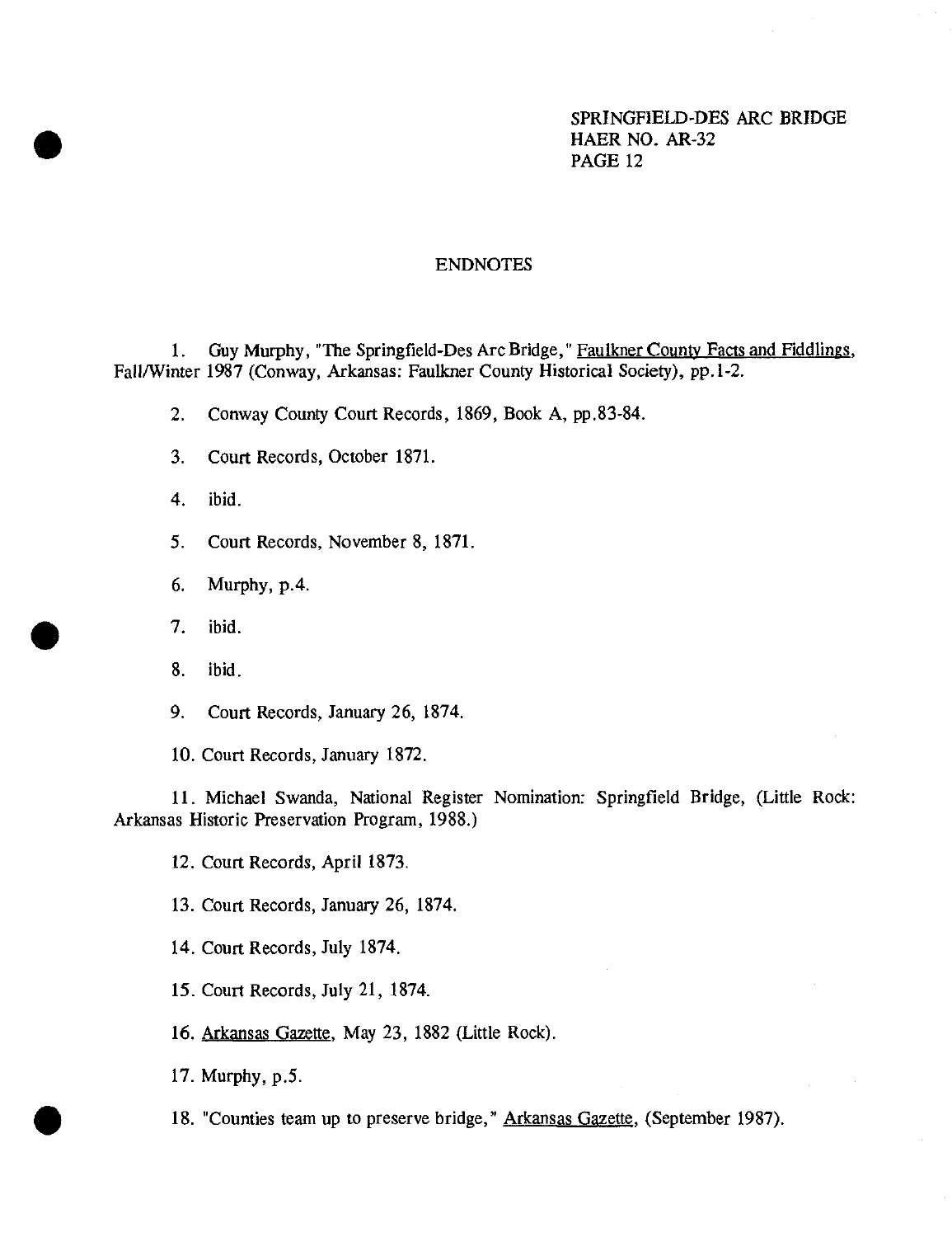19. David A. Simmons, "Zenas King: A Bridge Builder of National Proportions," report on file (Columbus: Ohio Historical Society, 1986), pp.1-2.

20. ibid., p.2.

21. ibid., p.1.

22. Larry Jochims (Kansas State Historical Society) Letter to Michael Swanda (Arkansas Historic Preservation Program), March 25, 1988.

23. ibid.

24. Simmons, p.9.

25. ibid., p.19.

26. ibid.,p.3.

27. ibid.

28. ibid.,p.4.

29. ibid.

30. Zenas King, Patent No. 33384, October 1, 1861; Patent reissue No. 2707, July 30,1867 (U.S. Department of Commerce, Office of Patents and Trademarks).